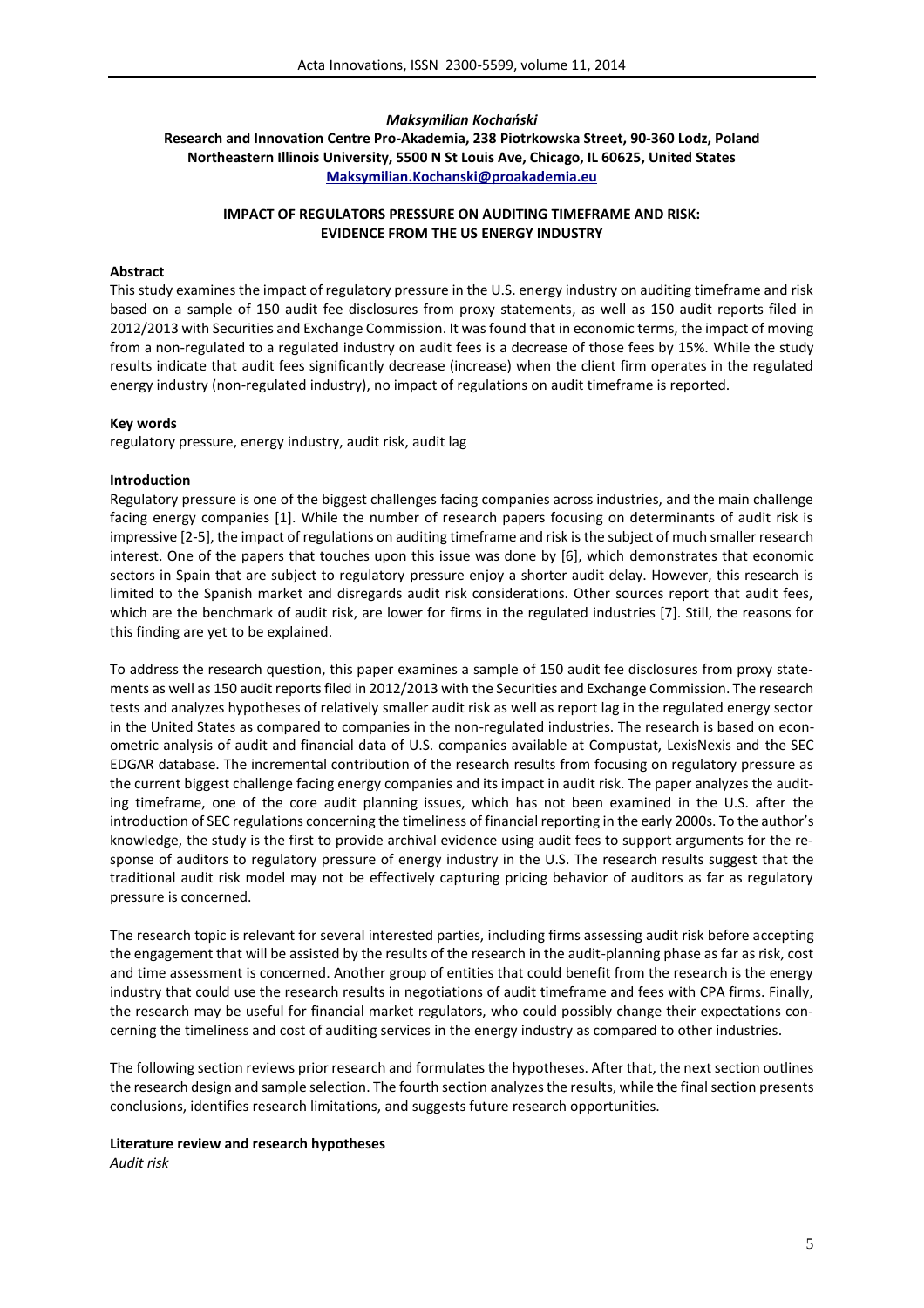Auditors tend to adjust the audit risk model and decrease the audit fees in response to decreasing risk that client financial statements contain material misstatements [8]. The decreasing costs of auditing procedures are usually associated with minimized business risk relating to litigation, possible sanctions imposed by regulatory bodies, as well as impaired reputation and failure to collect fees. Decreasing audit costs have been well explained by linear regression models, especially for certain regulated and non-regulated industries [9].

Some of audit risk theories explain the phenomenon of decreased audit fees in one industry as compared to other industries on the grounds of passive adaptation of auditors to the inherently less risky industries [10]. On the other hand, other sources stress that the process of decreasing audit risk in regulated industries is reinforced by the decreasing detection risk. In contrary to non-regulated industries, to decrease the detection risk auditors do not have to increase the number of sampled transactions for detailed testing [11]. This may be explained by the fact that the auditees are subject to supervision of specific oversight bodies, such as the Federal Energy Regulatory Commission, who are in charge of financial control of the companies under their supervision. This control is supplementary to SEC oversight.

## *Regulatory pressure in the energy industry*

The Federal Energy Regulatory Commission (FERC), an independent Federal government agency responsible for regulating the interstate transmission of electricity, natural gas, and oil, passes most regulations within the U.S. energy industry. The FERC also controls the wholesale of sale of electricity and gas in interstate commerce. The entities subject to FERC rate regulations are public utilities, natural gas pipeline companies, and oil pipeline carriers. FERC determines the rates, terms, and conditions of providing utility service, the Uniform System of Accounts, as well as financial reporting requirements. Most of the rate-regulated entities maintain accounting records and financial statements prepared under U.S. Generally Accepted Accounting Principles (GAAP) with certain departures necessary for cost-of service regulation [12]. In particular, energy industry corporations may defer recognition of costs as a regulatory asset if it is likely that FERC will allow an increase in future rates to recover a specific cost. Such costs generally had been already incurred by them, but not yet recovered. To guarantee that energy industry companies have a rightful basis for recording amounts as regulatory assets and liabilities, FERC conducts regular financial audits [12]. Therefore, financial audits for the purposes of SEC filings seem to be intrinsically characterized by a smaller audit risk for auditor firms that know that their work is being or was done in parallel with a federal agency.

#### This leads to the first hypothesis of the paper:

H<sub>1</sub>: Companies in the regulated energy industry enjoy relatively smaller audit risk as compared to companies in the non-regulated industries.

#### *Audit lag and market efficiency*

The existing literature on audit lag, defined as the number of days that elapse from the financial year-end up to the day of signing the audit report delay, is fairly broad. One of the studies was done by [13] who underlined the relevance of the notion from the economics point of view. They pointed out that an audit lag may be regarded as a meaningful indicator of market efficiency.

However, as far as the U.S. market is concerned, most of the research focusing on audit lag was conducted in the 1980s and 1990s [14-17]. While such considerations have continued in other countries, such as Spain [6], Malaysia [18], or Greece [19], U.S. researchers have expressed less interest in this issue in the recent years. One of the major reasons was most probably the approval of SEC Final Rule in September 2002 that changed the deadlines for filing 10-K forms for accelerated filers to 75 days. Further amendments of regulations concerning the timeliness of financial reporting have made the planning of financial reporting timeframe even less flexible.

As mentioned in the introduction section, [6] found that economic sectors in Spain that are subject to regulatory pressure enjoy a shorter audit delay. They conclude that auditees belonging to regulated sectors provide their yearly financial information in a timely way, and always before the companies belonging to other sectors that are not under institutional pressures. It has not been yet proved whether such a pattern is observable in the larger markets, such as the U.S.

#### This leads to the second hypothesis of the paper:

H2: Companies in the regulated energy industry in the U.S. are characterized by a relatively smaller audit report lag as compared to companies in the non-regulated industries.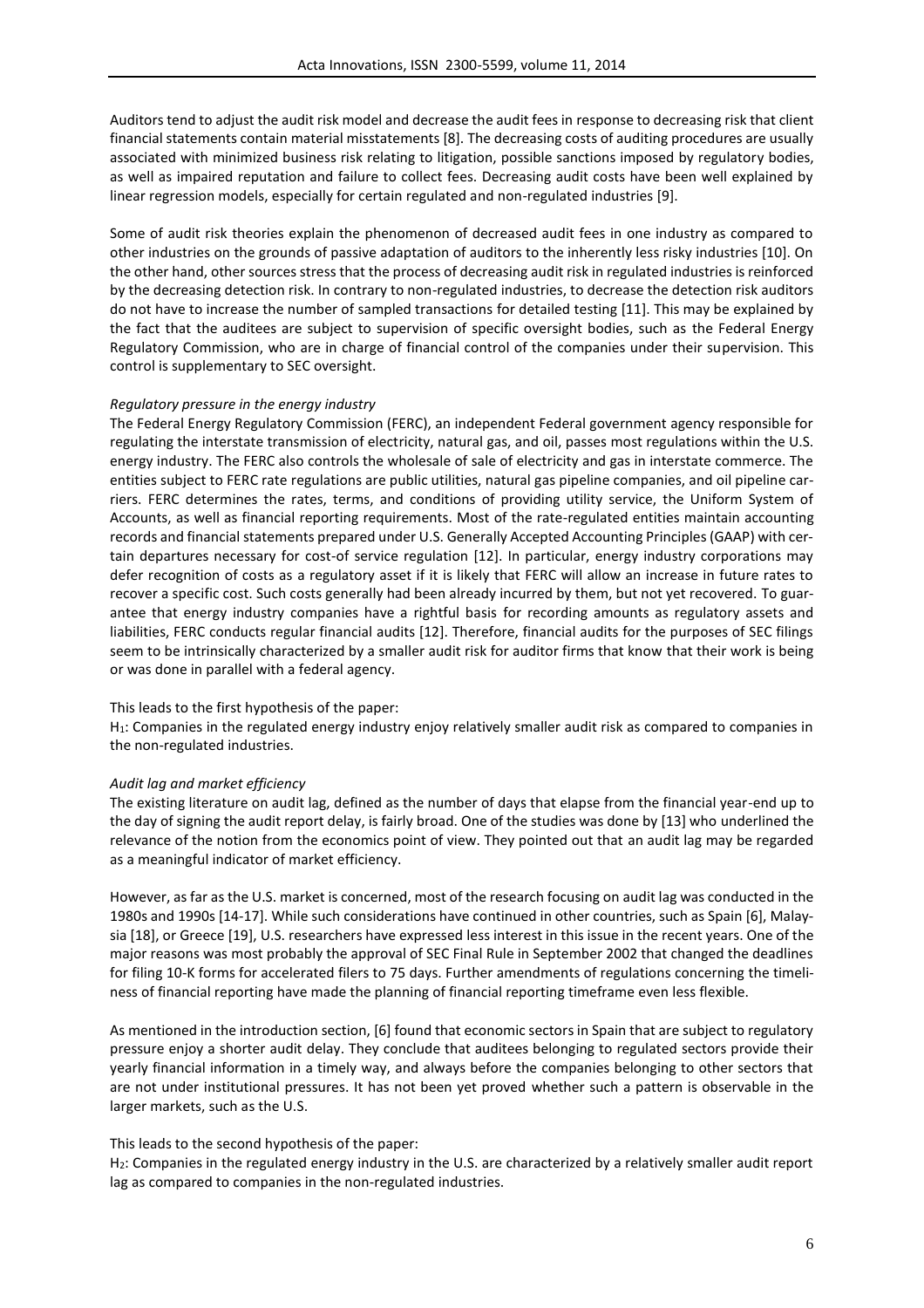#### **Research method**

#### *Sample Selection*

The first step of the sample selection was to establish a stratified database of U.S. companies from the energy and other sectors. Some regulated sectors, such as Financials and Utilities, were eliminated from the sample since prior research reports that the determinants of audit fees for those industries are unique [20]. After deleting observations with missing variables on Compustat, 2,410 companies were identified. The next step was to develop two random samples of 75 records each and examine the most recent proxies filed with the SEC for which there was a corresponding fiscal year-end 10-K available filed by April 1, 2014.

#### *Model specification*

The research on the determinants of audit fees is well grounded with regression models with adjusted  $R^2$ s between the 70 and 80 percent range [21]. For testing H<sub>1</sub>, the assumed model follows the approach of [3], but concentrates on regulatory pressures and impact of different regulation levels on audit risk:

*Lnauditfees = a + b1Reg + b2Size+ b3BIG4 + b4NI + b5D/A + b6Rec\_loss + b7Rec\_loss + + b8Qual + e*

The definitions of variables are given in the next section.

For testing H2, the assumed model follows the approach of Bonsón-Ponte, Escobar-Rodríguez and Borrero-Domínguez (2008), but apply to U.S. market:

*Lag = a + b1Reg + b2Size+ b3BIG4 + b4NI + b5D/A + b6Rec\_loss + b7Rec\_loss + + b8Qual + e*

The definitions of variables are given in the next section.

#### *Dependent variables*

The two dependent variables used in regression analyzes were *Lnauditfees*, which are logged audit fees disclosed by the companies in their 10-K or DEF 14A filings, and *Lag*, which are the number of days that elapse from the financial year end up to the day of signing the audit report. Following [22], the audit fees were logged to avoid heteroscedasticity.

#### *Test variable*

The test variable used in both regression models is *Reg*, an indicator variable equal to 1 for companies that belong to regulated sector, 0 otherwise. This variable tests the companies subject to regulations that require them to provide their industrial oversight body (FERC in case of U.S. energy industry) with additional financial information as compared with the non-regulated public companies that report only to SEC.

#### *Control variables*

Following [6], both regression models use six independent control variables:

- *Rec\_loss* indicator variable equal to 1 if the sample firm has experienced at least two annual net losses in the past three years,
- *Size* logged market value of the companies,
- *BIG4*  indicator variable equal to 1 for Big 4 audit firms, 0 otherwise,
- *D/A* total debt to total assets ratio,
- *NI*  net income of the company for the last financial year,
- **•** Qual indicator variable equal to 0 if the auditor's opinion is unqualified, 1 otherwise.

## **Results**

#### *Descriptive statistics*

Table 1 provides descriptive statistics for the dependent and independent variables in the model. The mean of audit fees is \$2.1 million for the entire sample, \$2.6 million for the energy industry, and \$1.6 for other industries. The overall financial position of regulated industry sample firms is better than the financial standing of nonregulated companies in a few perspectives. First, only 27 percent of them have suffered a recurring annual net loss in the past three years, while this percentage rises to 43 percent for non-regulated firms. Second, the logged market capitalization of energy industry companies in the sample is on average 36 percent higher than the logged market value of firms from the other industries. Third, their net income for the last financial year is over ten

(2)

(1)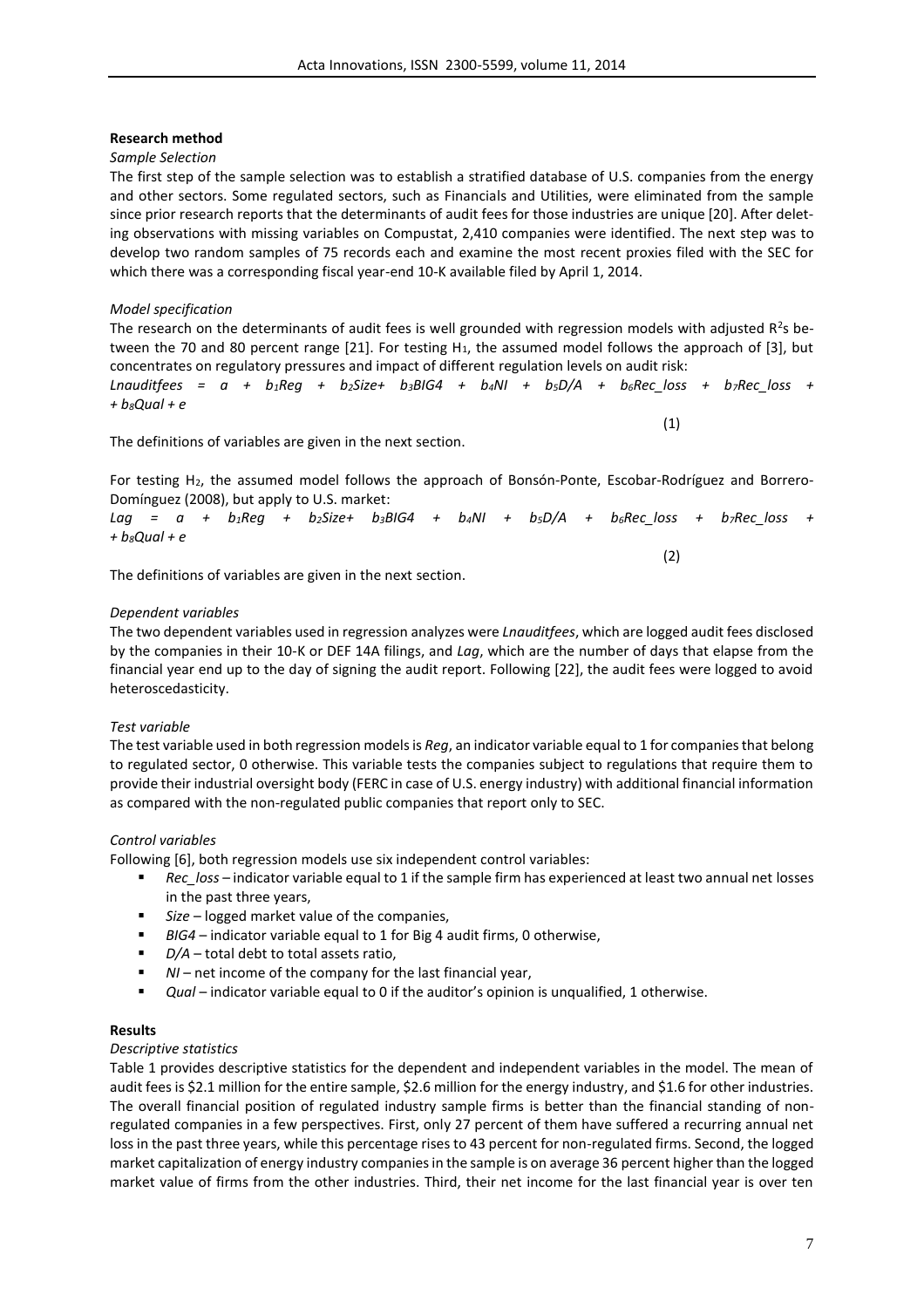times higher than the net income of non-energy companies in the sample. Fourth, their total debt to total assets ratio is on average 15 times lower than the debt leverage of non-energy sample firms.

Sample energy industry companies enjoy not only lower audit fees, but also shorter audit lags. Their audit reports on average are issued 61 days after the end of fiscal year, compared with 70 days for non-energy industry. Audit firms other than Big 4 run only 28 percent of audits of energy corporations, which is 4 percentage points lower than in the other industries. 88 percent of sample energy companies received an unqualified audit opinion, while as far as non-regulated companies are concerned, this percentage drops to 73 percent.

| Table 1 Descriptive Statistics |                         |              |                          |              |                       |  |  |  |  |
|--------------------------------|-------------------------|--------------|--------------------------|--------------|-----------------------|--|--|--|--|
|                                |                         | Minimum      | <b>Maximum</b>           | Mean         | <b>Std. Deviation</b> |  |  |  |  |
| Sample                         | <b>Lnauditfees</b>      | 3.97         | 7.53                     | 5.95         | .60                   |  |  |  |  |
| total                          | Auditfees               | 9,300.00     | 33,600,000.00            | 2,123,892.49 | 4,124,390.56          |  |  |  |  |
| $(N=150)$                      | Market cap              | .25          | 394,474.26               | 8,988.82     | 39,274.76             |  |  |  |  |
|                                | Lag                     | 31           | 107                      | 65.46        | 15.07                 |  |  |  |  |
|                                | Rec_loss                | 0            | 1                        | .35          | .48                   |  |  |  |  |
|                                | Reg                     | $\mathbf 0$  | $\mathbf{1}$             | .50          | .50                   |  |  |  |  |
|                                | Size                    | $-.60$       | 5.60                     | 2.88         | 1.07                  |  |  |  |  |
|                                | BIG4                    | 0            | 1                        | .70          | .46                   |  |  |  |  |
|                                | D/A                     | .00          | 16,400.00                | 208.16       | 1,430.86              |  |  |  |  |
|                                | ΝI                      | $-1,027.30$  | 44,880.00                | 673.81       | 4,286.32              |  |  |  |  |
|                                | Qual                    | 0            | 1                        | .19          | .40                   |  |  |  |  |
| <b>Energy</b>                  | Lnauditfees             | 5.03         | 7.53                     | 6.06         | .54                   |  |  |  |  |
| industry                       | Auditfees               | 106,700.00   | 33,600,000.00            | 2,664,699.89 | 5,299,459.35          |  |  |  |  |
| $(N=75)$                       | Market_cap              | 80.56        | 394,474.26               | 15,122.19    | 53,877.53             |  |  |  |  |
|                                | Lag                     | 31           | 87                       | 60.87        | 10.93                 |  |  |  |  |
|                                | Rec_loss                | $\pmb{0}$    | 1                        | .27          | .445                  |  |  |  |  |
|                                | Reg                     | $\mathbf{1}$ | 1                        | 1.00         | .000                  |  |  |  |  |
|                                | Size                    | 1.91         | 5.60                     | 3.31         | .82                   |  |  |  |  |
|                                | BIG4                    | $\mathbf 0$  | $\mathbf{1}$             | .72          | .45                   |  |  |  |  |
|                                | D/A                     | .000         | 62.02                    | 25.00        | 17.49                 |  |  |  |  |
|                                | ΝI                      | $-707.06$    | 44,880.00                | 1,233.26     | 5,994.59              |  |  |  |  |
|                                | Qual                    | $\pmb{0}$    | 1                        | .12          | .33                   |  |  |  |  |
| Other                          | Lnauditfees             | 3.97         | 7.08                     | 5.84         | .65                   |  |  |  |  |
| industries                     | Auditfees               | 9,300.00     | 12,000,000.00            | 1,583,085.08 | 2,360,921.11          |  |  |  |  |
| $(N=75)$                       | Market_cap              | .25          | 96,040.30                | 2,855.46     | 11,261.33             |  |  |  |  |
|                                | Lag                     | 35           | 107                      | 70.05        | 17.17                 |  |  |  |  |
|                                | Rec_loss                | 0            | 1                        | .43          | .50                   |  |  |  |  |
|                                | Reg                     | $\mathbf 0$  | 0                        | .00          | .000                  |  |  |  |  |
|                                | Size                    | $-.60$       | 4.98                     | 2.44         | 1.12                  |  |  |  |  |
|                                | BIG4                    | $\pmb{0}$    | $\mathbf{1}$             | .68          | .47                   |  |  |  |  |
|                                | D/A                     | .000         | 16,400.00                | 391.32       | 2,013.47              |  |  |  |  |
|                                | $\mathsf{N} \mathsf{I}$ | $-1,027.30$  | 5464.80                  | 114.36       | 651.04                |  |  |  |  |
|                                | Qual                    | 0            | 1                        | .27          | .44                   |  |  |  |  |
|                                |                         |              | Source: own calculations |              |                       |  |  |  |  |

Variable Definitions:

*Lnauditfees –* logged audit fees disclosed by the companies in their 10-K or DEF 14A filings

*Auditfees –* audit fees disclosed by the companies in their 10-K or DEF 14A filings

*Market\_cap* – market value of the companies

Lag – number of days that elapse from the financial year end up to the day of signing the audit report

*Rec\_loss –* indicator variable equal to 1 if the sample firm has experienced at least two annual net losses in the past three years

*Reg* – indicator variable equal to 1 for companies that belong to regulated sector, 0 otherwise

*Size* – logged market value of the companies

*BIG4* – indicator variable equal to 1 for Big 4 audit firms, 0 otherwise

*D/A* – total debt to total assets ratio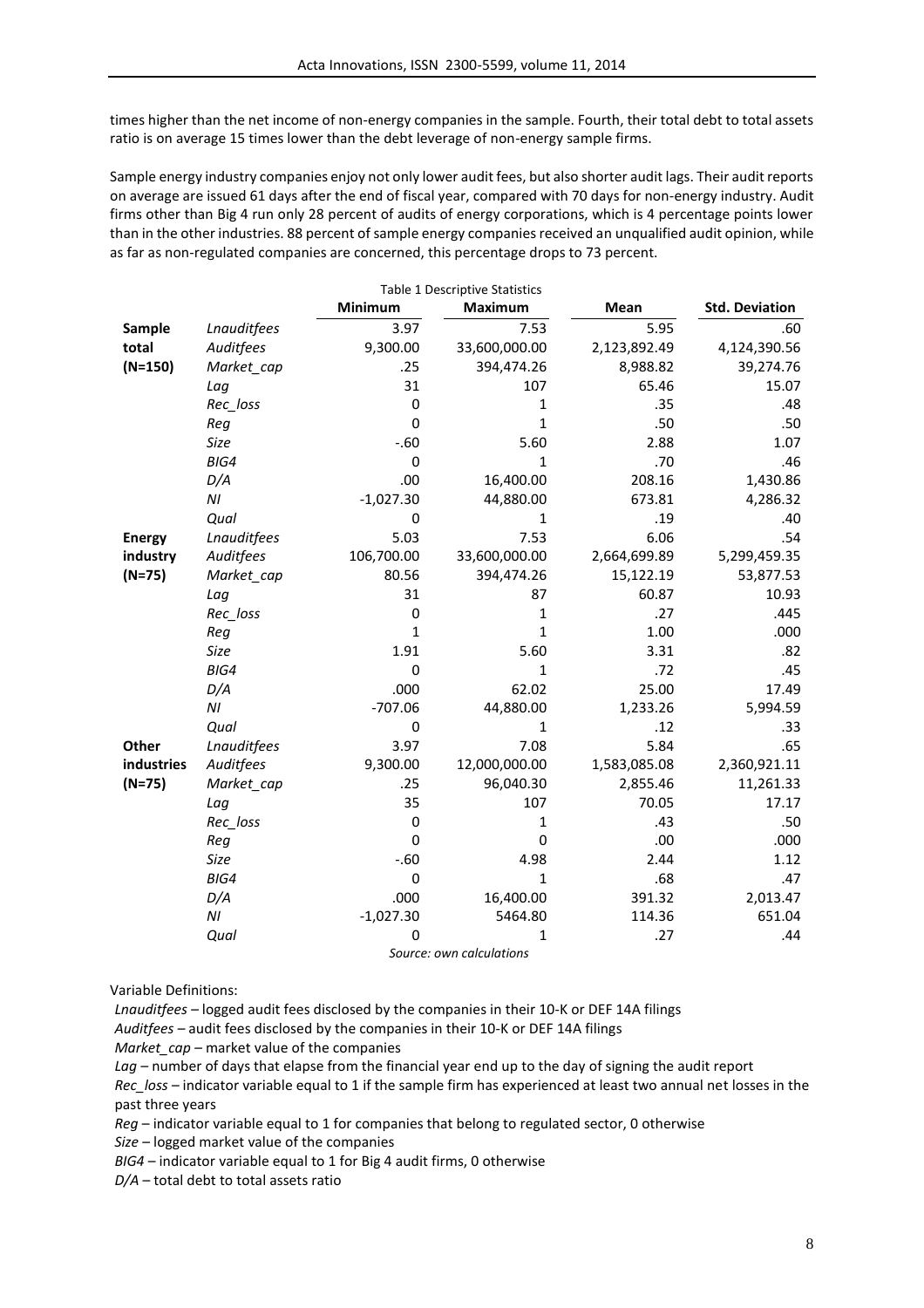*NI* – net income of the company for the last financial year

*Qual* – indicator variable equal to 0 if the auditor's opinion is unqualified, 1 otherwise

Table 2 provides comparison of bivariate Pearson's and Spearman's correlation coefficients. The relationship between logged market value of the companies and audit lag is the only strong correlation identified by both Pearson's product-moment correlation coefficient (-.81) and Spearman's rank correlation coefficient (-.79). This is largely explainable by SEC Rule 33-8644 of December 27, 2005, which shortened the deadline for 10-K submissions for large accelerated filers to 60 days.

Two other strong correlations were recognized; however, they were supported by only one correlation coefficient. The first case was the correlation of logged market value of the companies and logged audit fees, which was supported only by non-parametric Spearman's coefficient (.76). The relationship is consistent with prior expectations based on statistics theory, since both variables are logged and were expected to have a monotonic, but non-linear relationship. However, following [23], while comparing values of Pearson's and Spearman's correlation coefficients on the same data set, it is important not to overestimate the relevance of Spearman's rank correlation coefficient as a significant measure of the strength of the associations between two variables.

The second case was the strong correlation of net income and logged audit fees, which was supported only by parametric Pearson's coefficient (.86). The direction of the relation is in line with audit risk theory. However, contrary to the previous situation, the relation is not fully consistent with prior expectations based on statistics theory, since the net income of sample companies was not logged in contrary to audit fees. The changes in those variables were expected to be accompanied by systematic changes in the others due to monotonic, but nonlinear relationship.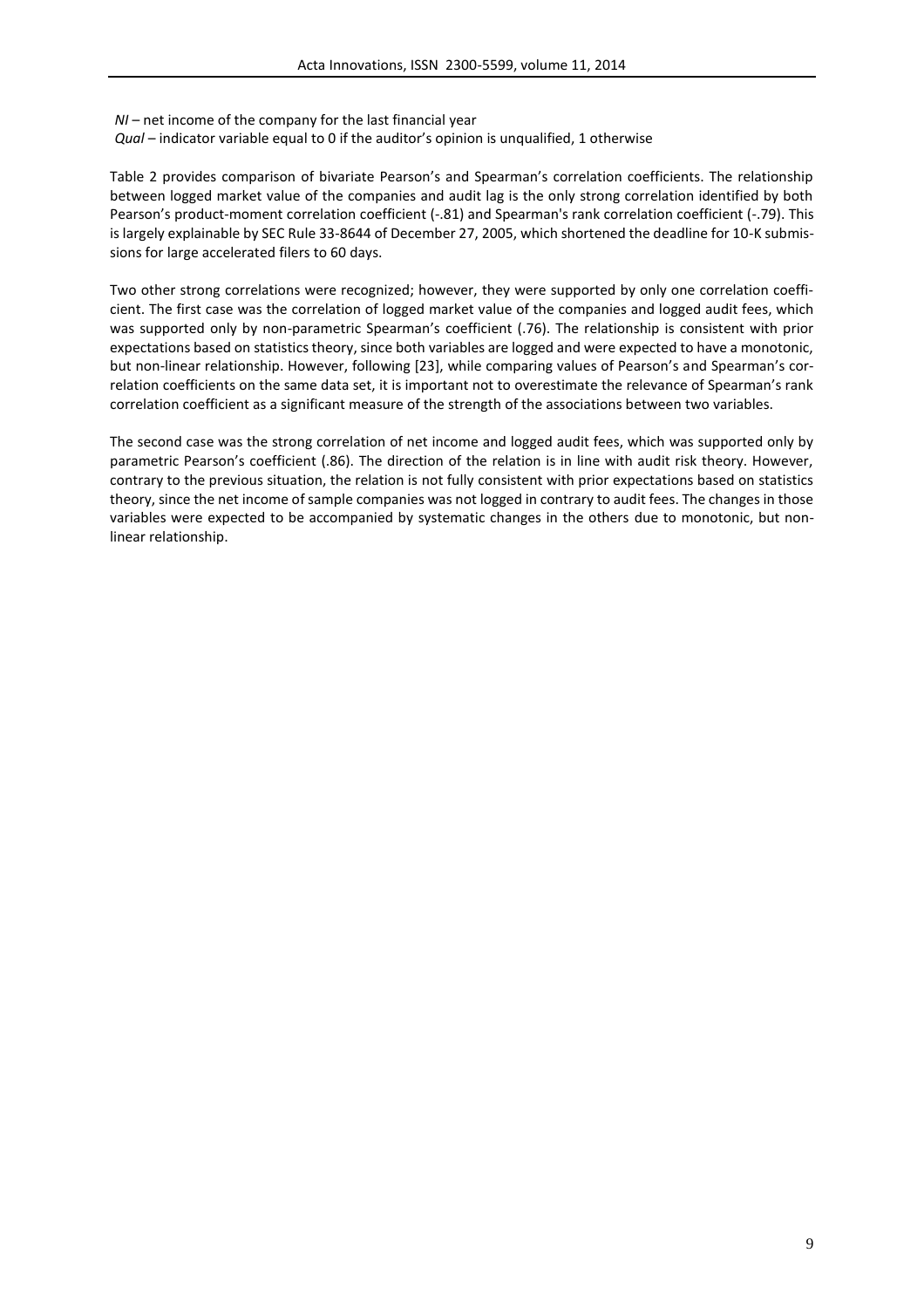|                         |                    | Pearson's product-moment correlation coefficients |          |          |          |          |         |          |          |             |
|-------------------------|--------------------|---------------------------------------------------|----------|----------|----------|----------|---------|----------|----------|-------------|
|                         |                    | Rec loss                                          | Rea      | Size     | BIG4     | D/A      | ΝI      | Qual     | Laa      | Lnauditfees |
|                         | Rec_loss           | 1.00                                              | $-.17*$  | $-.48**$ | $-.26**$ | $.18*$   | $-.12$  | $.21***$ | $.51**$  | $-.18*$     |
|                         | Rea                | $-.17*$                                           | 1.00     | $.40**$  | .04      | $-.13$   | .13     | $-.19*$  | $-.31**$ | .13         |
|                         | Size               | $-.47**$                                          | $.38**$  | L.00     | $.56**$  | $-.34**$ | $.35**$ | $-.29**$ | $-.81**$ | $.55***$    |
| Spearman's rank         | BIG4               | $-.26**$                                          | .04      | $.53**$  | 1.00     | $-.20*$  | .10     | $-.16$   | $-49**$  | $.21**$     |
| correlation coeffi- D/A |                    | $.17*$                                            | $-.02$   | .03      | .02      | 1.00     | $-.02$  | $.26**$  | $.26**$  | $-.07$      |
| cients                  | ΝI                 | $-0.65**$                                         | .09      | $.62**$  | $.33**$  | $-.07$   | 1.00    | $-.07$   | $-.12$   | $.86**$     |
|                         | Qual               | $.21***$                                          | $-.19*$  | $-.20$   | $-.16$   | .15      | $-.09$  | 1.00     | .35**    | $-0.08$     |
|                         | Laq                | $.46**$                                           | $-.27**$ | $-.79**$ | $-45**$  | .02      | $-47**$ | $.23**$  | 1.00     | $-.30**$    |
|                         | <b>Lnauditfees</b> | $-.32**$                                          | .13      | $.76***$ | $.52**$  | .06      | $.41**$ | $-.19$   | $-64$    | 1.00        |

Table 2. Bivariate Pearson's (upper triangle) and Spearman's (lower triangle) Correlation Coefficients

\*, \*\* Significant at 5 percent and 1 percent levels, respectively.

*Source: own calculations*

Variable Definitions:

*Lnauditfees –* logged audit fees disclosed by the companies in their 10-K or DEF 14A filings

Lag – number of days that elapse from the close of the accounting period up to the day when the auditor company signs the audit report

*Fees –* audit fees disclosed by the companies in their 10-K or DEF 14A filings

*Rec\_loss –* indicator variable equal to 1 if the sample firm has experienced at least two annual net losses in the past three years

*Reg* – indicator variable equal to 1 for companies that belong to regulated sector, 0 otherwise

*Size* – logged market value of the companies

*BIG4* – indicator variable equal to 1 for BIG4 audit firms, 0 otherwise

*D/A* – total debt to total assets ratio

*NI* – net income of the company for the last financial year

*Qual* – indicator variable equal to 0 if the auditor's opinion is unqualified, 1 otherwise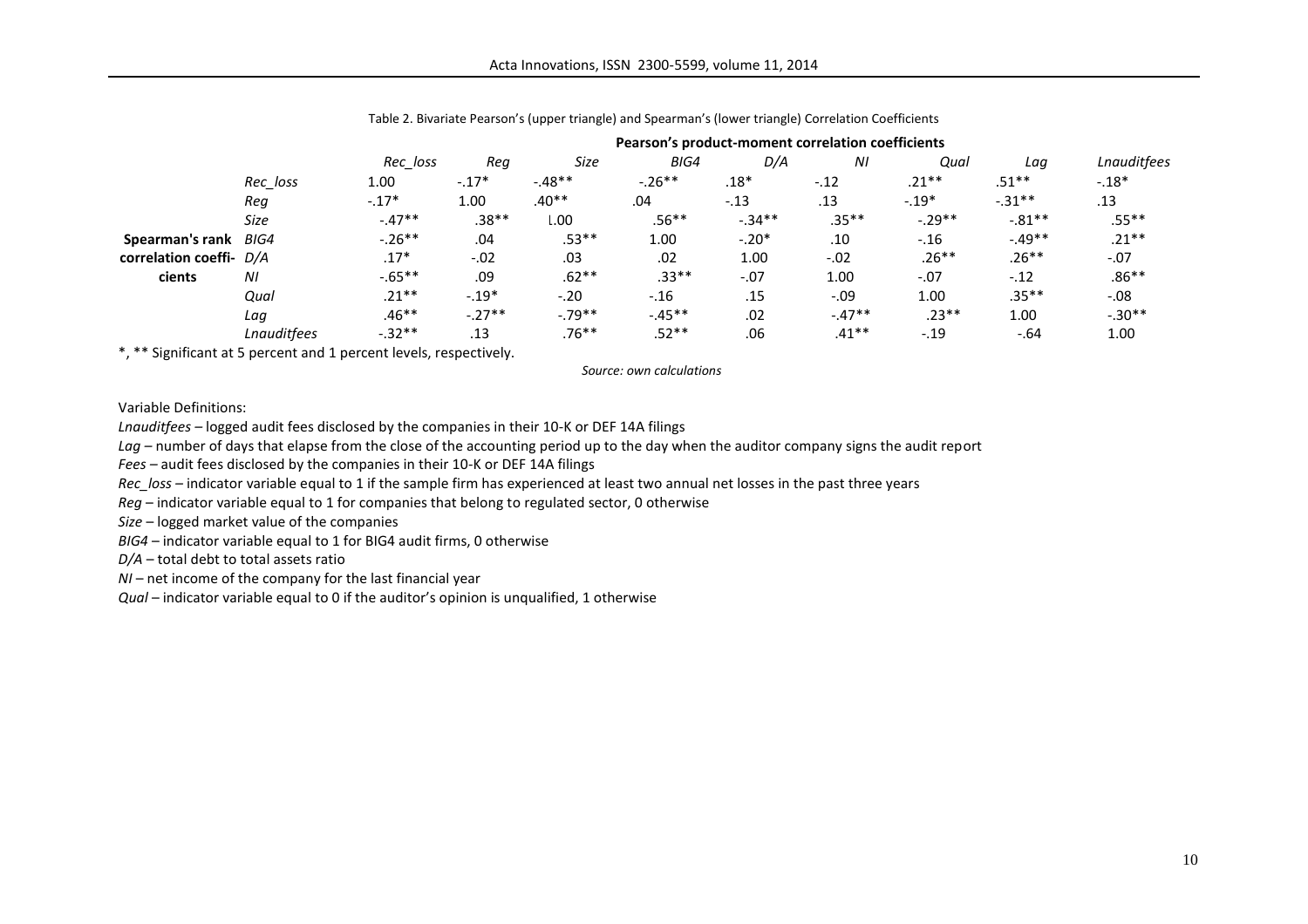## **Empirical Results**

Multivariate regressions results are given in Table 3. The first regression model confirms the hypothesis concerning the impact of the regulatory framework on audit fees as benchmarks for audit risk. The second regression model suggests that there are no statistical grounds for accepting the hypothesis concerning the impact of regulations on audit lag.

## *Impact of regulatory pressure on audit risk*

The high level of adjusted  $R^2$  (71.8 percent) suggests a good model fit. The coefficient estimates on the test variable, (indicator variable equal to 1 for companies that belong to regulated sector, 0 otherwise) and majority of the control variables are statistically significant, providing support for the first hypothesis of this paper. The results show that audit fees are significantly lower (higher) when the client firm operates in the regulated energy industry (non-regulated industry) (p-value = .001). In economic terms, the impact of moving from a non-regulated to a regulated industry on audit fees is a decrease of those fees by 15%<sup>1</sup>. Consistent with prior research, the coefficient estimates on *NI*, *BIG4* and *Size* are positive and significant. Interestingly, the model does not support three of the proposed risk measures: *D/A*, *Rec\_loss*, and *Qual*.

## *Impact of regulatory pressure on audit lag*

The high level of adjusted R<sup>2</sup> (70.2 percent) suggests a good model fit. The coefficient estimates on the test variable, an indicator variable equal to 1 for companies that belong to regulated sector, 0 otherwise, is not statistically significant, which brings no evidence to confirm the second hypothesis of this paper. In economic terms, there is no statistical evidence that moving from a non-regulated to a regulated industry shortens the audit lag. Consistent with prior research, the coefficient estimates on *NI*, *BIG4* and *Size* are positive and significant. Interestingly, the model does support four of the proposed risk measures: *Size*, *D/A*, *Rec\_loss*, and *Qual.* It is important to note that the three last variables were found insignificant in the first regression. As expected, the coefficient estimates on those control variables suggest that they contribute to prolonging the audit procedures.

|                |                                            | <b>Dependent Variable:</b> |                     | <b>Dependent Variable:</b><br>Lag          |           |                     |  |
|----------------|--------------------------------------------|----------------------------|---------------------|--------------------------------------------|-----------|---------------------|--|
|                |                                            | <b>Lnauditfees</b>         |                     |                                            |           |                     |  |
|                | <b>Standardized</b><br><b>Coefficients</b> | t                          | <b>Significance</b> | <b>Standardized</b><br><b>Coefficients</b> | t         | <b>Significance</b> |  |
| Constant       | 4.632                                      | 42.823                     | $.000***$           | 95.112                                     | 34.285    | $.000***$           |  |
| Req            | $-.167$                                    | $-3.397$                   | $.001***$           | .026                                       | .519      | .604                |  |
| Size           | .811                                       | 11.586                     | $.000***$           | $-0.787$                                   | $-10.940$ | $.000***$           |  |
| BIG4           | .090                                       | 1.672                      | $.097*$             | -.034                                      | $-614$    | .540                |  |
| ΝI             | .080                                       | 1.692                      | $.093*$             | $-.061$                                    | 3.724     | .212                |  |
| D/A            | $-068$                                     | $-1.431$                   | .155                | .181                                       | $-1.255$  | $.000***$           |  |
| Rec_loss       | .059                                       | 1.187                      | .237                | .130                                       | 2.527     | $.013**$            |  |
| Qual           | $-0.046$                                   | -.987                      | .325                | .118                                       | 2.472     | $.015**$            |  |
| N              |                                            | 150                        |                     |                                            | 150       |                     |  |
| Adjusted $R^2$ |                                            | 71.8%                      |                     |                                            | 70.2%     |                     |  |

Table 3. Impact of regulations on audit fees and lag – regression results

\*, \*\*, \*\*\* Significant at 10 percent, 5 percent and 1 percent levels, respectively.

#### *Source: own calculations*

Variable Definitions:

*Lnauditfees –* logged audit fees disclosed by the companies in their 10-K or DEF 14A filings Lag – number of days that elapse from the close of the accounting period up to the day when the auditor company signs the audit report

*Fees –* audit fees disclosed by the companies in their 10-K or DEF 14A filings

 $\overline{a}$ 

 $\log (-167) = .85$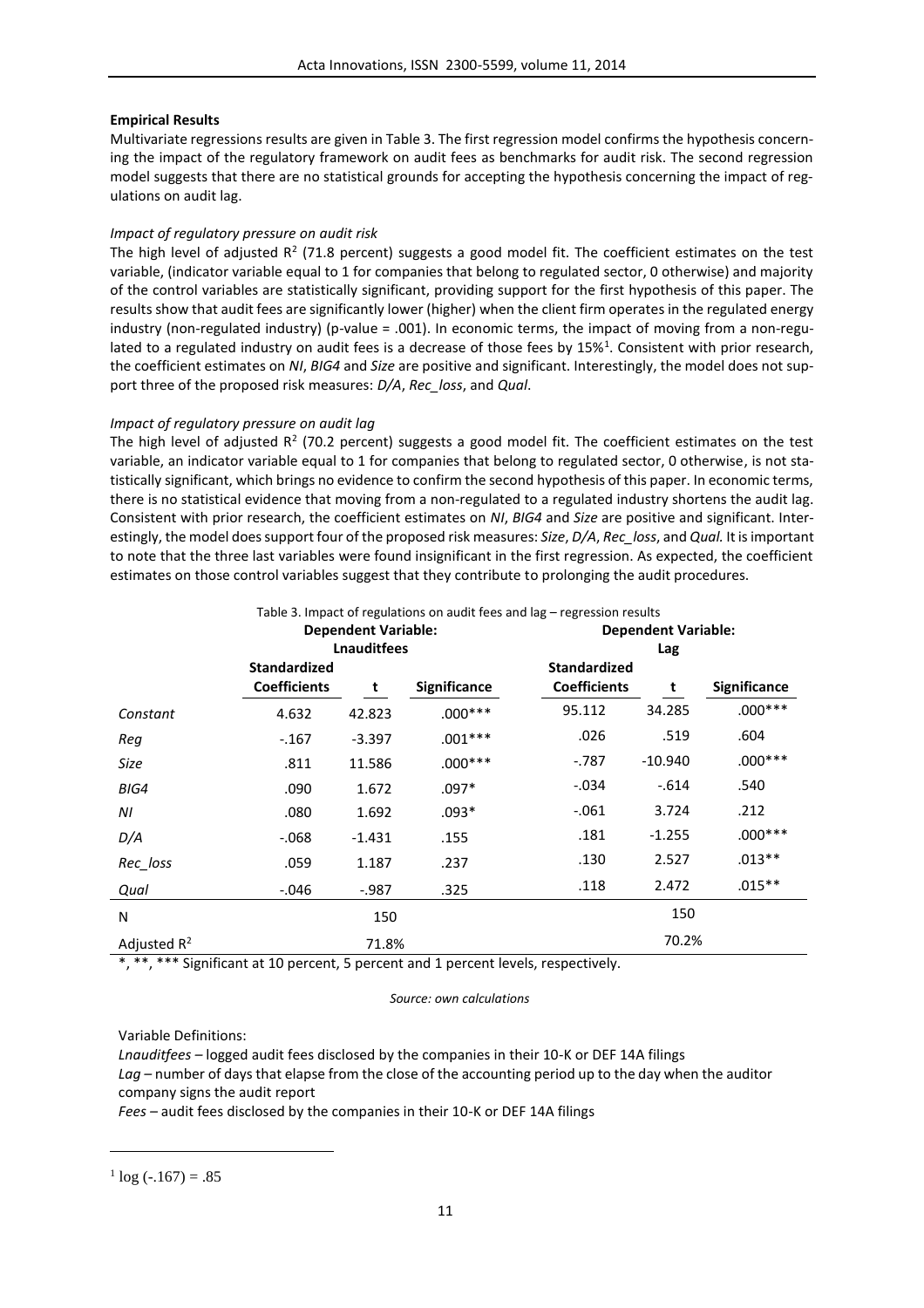*Rec\_loss –* indicator variable equal to 1 if the sample firm has experienced at least two annual net losses in the past three years

*Reg* – indicator variable equal to 1 for companies that belong to regulated sector, 0 otherwise

*Size* – logged market value of the companies

*BIG4* – indicator variable equal to 1 for BIG4 audit firms, 0 otherwise

*D/A* – total debt to total assets ratio

*NI* – net income of the company for the last financial year

*Qual* – indicator variable equal to 0 if the auditor's opinion is unqualified, 1 otherwise

## **Conclusions**

The purpose of this study was to examine the impact of regulatory pressure on auditing timeframe and risk based on empirical evidence from the U.S. energy industry. The paper contributes to the audit risk literature by extending the scope of factors that determine the risk assessment and pricing behavior of auditors. Using logged audit fees as a proxy for audit risk, the paper demonstrates that audit fees significantly decrease (increase) when the client firm operates in the regulated energy industry (non-regulated industry). In economic terms, the impact of moving from a non-regulated to a regulated industry on audit fees is a decrease of those fees by 15%. Even though this result is not directly explained by the GAAS-based audit risk model, it is consistent with non-American literature on auditing risk.

As far as the audit timeframe is concerned, the research results give no evidence that companies in the regulated energy industry in the U.S. are characterized by a relatively smaller audit report lag as compared to companies in the non-regulated industries. Although such statistical patterns are observable in the European and Asian markets, the limited flexibility of American SEC regulations on the timeliness of financial reporting appear to explain this finding.

## *Research limitations and future research*

The major limitation of the study is the relatively small sample size, which could be increased in future research. Furthermore, actual regulatory pressure cannot be observed. To some extent, the results described in this paper may be obscured by other specific characteristics of the energy industry, such as limited litigation risk. Even though no findings in the prior research could support this hypothesis, it cannot be rejected without further substantive tests.

## **References**

[1] KPMG. (2013). *KPMG Survey: Growing Regulatory Pressure, Geopolitical Unrest And A Global Economic Crisis Top C-Suite Worries.* Retrieved from

https://www.kpmg.com/us/en/issuesandinsights/articlespublications/press-releases/pages/kpmg-surveygrowing-regulatory-pressure,-geopolitical-unrest-and-a-global-economic-crisis-top-c-suite-worries.aspx. [2] Niemi, L. (2002). Do firms pay for audit risk? Evidence on risk premiums in audit fees after direct control for audit effort. *Intl Journal of Auditing, 6*.

[3] Abbot, L. J., Parker, S., & Peters, G. F. (2006). Earnings Management, Litigation Risk, and Assymetric Audit Fee Responses. Auditing: A Journal Of Practice And Theory, 25 (1), pp. 85-98.

[4] Budescu, D. V., Peecher, M. E., & Solomon, I. (2012). The joint influence of the extent and nature of audit evidence, materiality thresholds, and misstatement type on achieved audit risk. Auditing: A Journal of Practice & Theory, 31, pp. 19-41.

[5] Contessotto, C., & Moroney, R. (2013). The association between audit committee effectiveness and audit risk. Accounting and Finance.

[6] Bonsón-Ponte, E., Escobar-Rodríguez, T., & Borrero-Domínguez, C. (2008). Empirical Analysis of Delays in the Signing of Audit Reports in Spain. International Journal of Auditing, 12, pp. 129–140.

[7] Yongtae, K., Li, H., & Li, S. (2011). CEO equity incentives and audit fees. Working paper of Santa Clara University.

[8] Houston, R. W., Peters, M. F., & Pratt, J. H. (1999). The Audit Risk Model, Business Risk and Audit-Planning Decisions. The Accounting Review, Vol. 74 (3), pp. 281-298.

[9] Gerrard, I., Houghton, K., & Woodliff, D. (1994). Audit Fees: The Effects of Auditee, Auditor and Industry Differences. Managerial Auditing Journal, vol. 9 (7), pp. 3-11.

[10] Johnstone, K. M. (2000). Client-Acceptance Decisions: Simultaneous Effects of Client Business Risk, Audit Risk, Auditor Business Risk, and Risk Adaptation. Auditing: A Journal of Practice & Theory, vol. 19 (1), pp. 1-25.